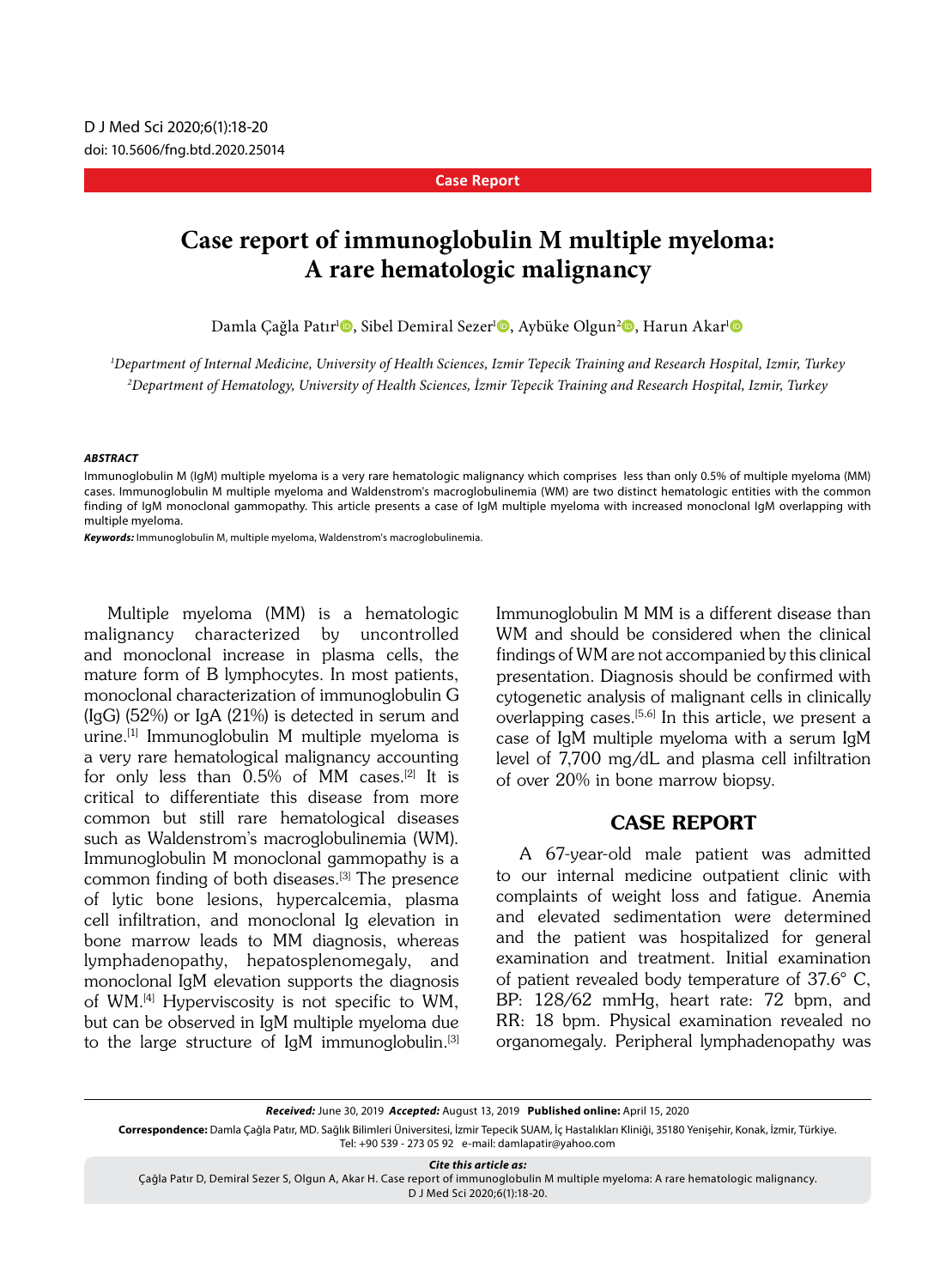

Figure 1. Computed tomography of the patient revealed bilateral fractures in ribs 7 and 10 in the first costa.

not detected. Lung sounds were normal. Heart sounds were rhythmic and without extra sounds or murmur. She had pain and tenderness on the chest. The patient's blood biochemistry and complete blood count results were as follows: blood glucose: 97 mg/dL, creatinine: 0.8 mg/ dL, AST: 10 U/L, ALT: 10 U/L, Na: 139 mmol/L, K: 4.18 mmol/L, Cl: 105 mmol/L, Ca: 8.9 mg/dL, albumin: 3.2 g/dL, globulin: 5.9 g/dL, spot urine protein/creatinine: 1.7 g, IgA: 7.82 mg/dL, IgG: 443 mg/dL, IgM: 7,770 mg/dL, WBC: 3,300¥109/L, Hgb: 8.3 g/dL, PLT:  $250\times10^{9}/L$ , sedimentation: 140 mm/h. Thoracic computed tomography (CT) of the patient revealed bilateral fractures in ribs 7 and 10 in the first costa (Figure 1). Evaluation of the patient's peripheral smear showed leukocyte counts were compatible with hemogram and normal lymphocyte morphology. Erythrocytes were normocytic and hypochromic and there was a Rouleaux formation. Bone marrow aspiration and biopsy were performed. Bone marrow biopsy revealed 20% plasma cell infiltration. Biopsy results were compatible with myeloma. Serum immunofixation analysis showed monoclonal elevation of IgM and was consistent with IgM myeloma. Serum immunofixation electrophoresis showed that free kappa/lambda ratio: 416 mg/dL (170-370) and 15.41 (1-35-2.65). The patient was ultimately diagnosed with IgM-kappa-type MM. The patient was transferred to the hematology department with a diagnosis of multiple myeloma. Prednisolone and lenalidomide were initiated as treatment.

#### DISCUSSION

Diagnosis of IgM MM is a difficult subject considering the rarity of the disease and the few reported cases in the literature. The differentiation between IgM MM and WM are important due to differences between the two diseases in terms treatment and prognosis. Overlapping clinical presentation and diagnostic difficulties in biopsy make differentiation challenging. In most cases, the clinical factors used in distinguishing between the two diseases may overlap. For example, some patients with IgM MM had organomegaly, one of the most common findings of WM.[3] The presence of lytic bone lesions or translocation t (11; 14) may show differences between IgM MM and WM, but these findings are not present in  $20\%$  of patients.<sup>[7]</sup> Currently, the diagnostic criteria of IgM MM are as follows: IgM monoclonal gammopathy with presence of plasma cells above 10% in bone marrow biopsy; lytic bone lesions or translocation t (11; 14); bone marrow infiltration requires widespread, interstitial or nodular involvement of surface Ig; and CD5-, CD10-, CD19 +, CD20 +, CD23- in bone marrow biopsy.<sup>[9]</sup> There is a strong association between IgM MM and t (11;14) and the presence of this translocation is specific for IgM MM.[10] Avet-Loiseau et al. $[11]$  described the presence of t (11; 14) (q13q32) as the most common cytogenetic anomaly present in 83% of IgM MM cases, while CD20 (+) is most common in Waldenstrom's macroglobulinemia.<sup>[10]</sup> Once IgM MM diagnosis is established, treatment of patients suitable for transplantation includes induction therapy with a drug regimen, usually containing lenalidomide, bortezomib (or other proteasome inhibitor) followed by autologous stem cell transplantation. Non-transplant candidates with good performance status include drug regimens including melphalan, prednisone, thalidomide; melphalan, prednisone and bortezomib; modified revlimid, velcade, dexamethasone (mRVD); cyclophosphamide, bortezomib, dexamethasone (CyborD).<sup>[12]</sup> In our case, it was observed that bone marrow was infiltrated by plasma cells. Immunohistochemical staining did not reveal CD20 staining in these cells, but staining with lambda light chain was identified. Serum IgM was elevated and IgG and IgA protein levels were normal. Radiographic examination revealed fractures due to lytic lesions. The patient was diagnosed with IgM